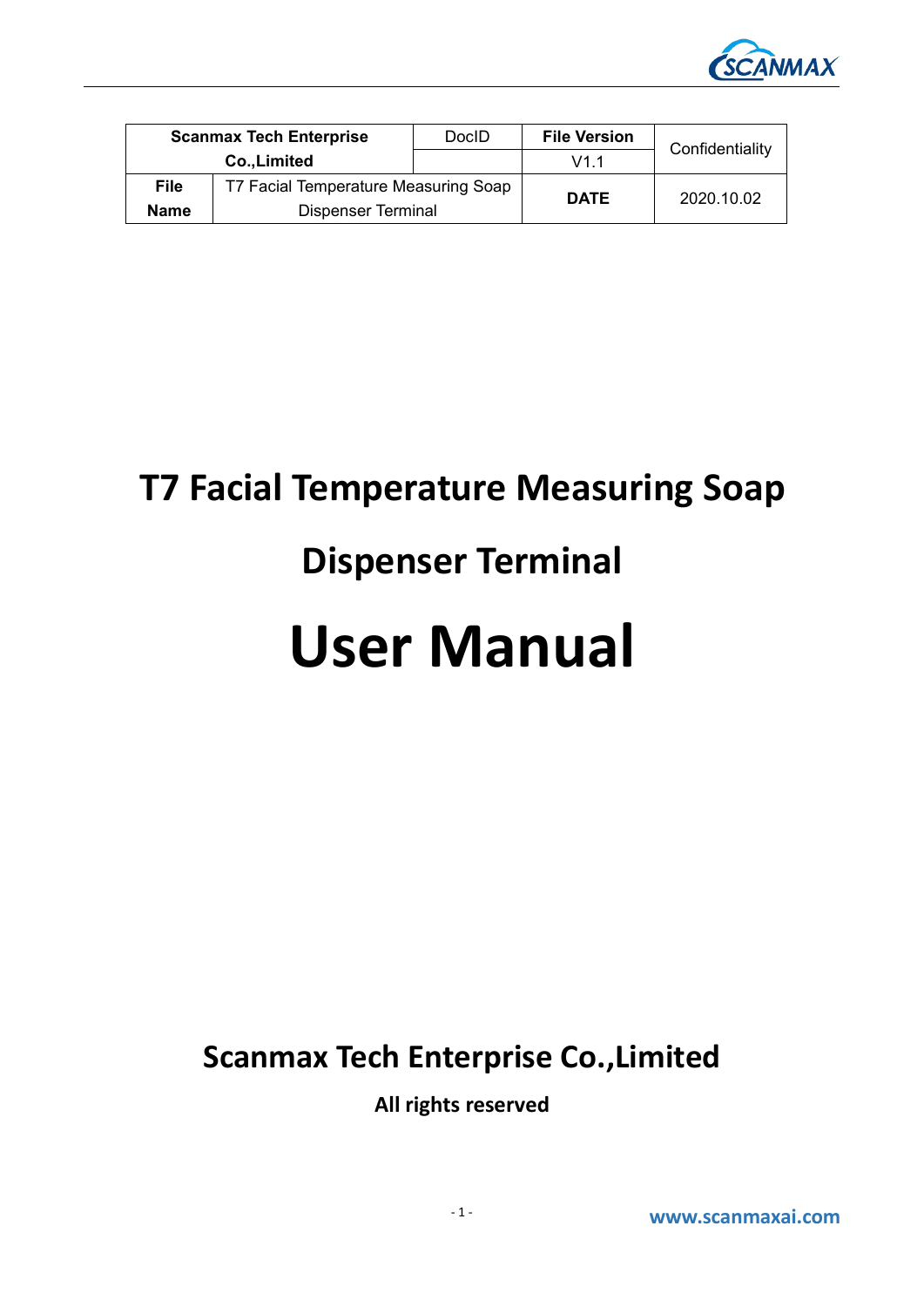





## **T7 Facial Temperature Measuring Soap Dispenser Terminal**

### **1.Product Introduction**

#### **1.1 Brief Introduction for T7**

T7 is a convenient and safe industrial visual face recognition terminal. Based on the latest deep learning face recognition algorithm of SCANMAX Technology, it is widely used in office buildings, parks, school stations, enterprises, governments and scenic spots, and other traffic scenes, helping to achieve intelligent security management and control. The system supports binocular infrared in living detection, while increasing the human temperature screening function, is a new generation of intelligent verification means. This product measures the human body temperature by collecting the infrared thermal radiation emitted by the human body, and measures the human body temperature through the voice broadcasting, and reminds whether the human body temperature is normal after the completion of the test, the hand will automatically flow out of the liquid outlet for disinfection and sterilization.<br>Collective temperature measurement and sterilization as one of the multiple functional automatic products, simple operation, users only need to place their hands on the induction, can measure the hands temperature and complete the automatic induction disinfection. Widely used in schools, hotels, banks, government agencies, hospitals, enterprises, large business super, hotels, customs, families or other public places

#### **1.2 Product Features**

- Identify fast accurate: 300 milliseconds to complete face recognition, recognition accuracy is higher than 99%, 0.5 m  $\sim$  1.5 m recognition support;
- Recognition database is big: library to support local people, 5000 people; supports local storage device history records of 20000 people;
- Detection: powerful real-time detecting and tracking human faces, in the side face, half shade, precise detection fuzzy situation, etc; ,
- Infrared live detection: effective defense 3 d printing, electronic screen, video, pictures, masks, caps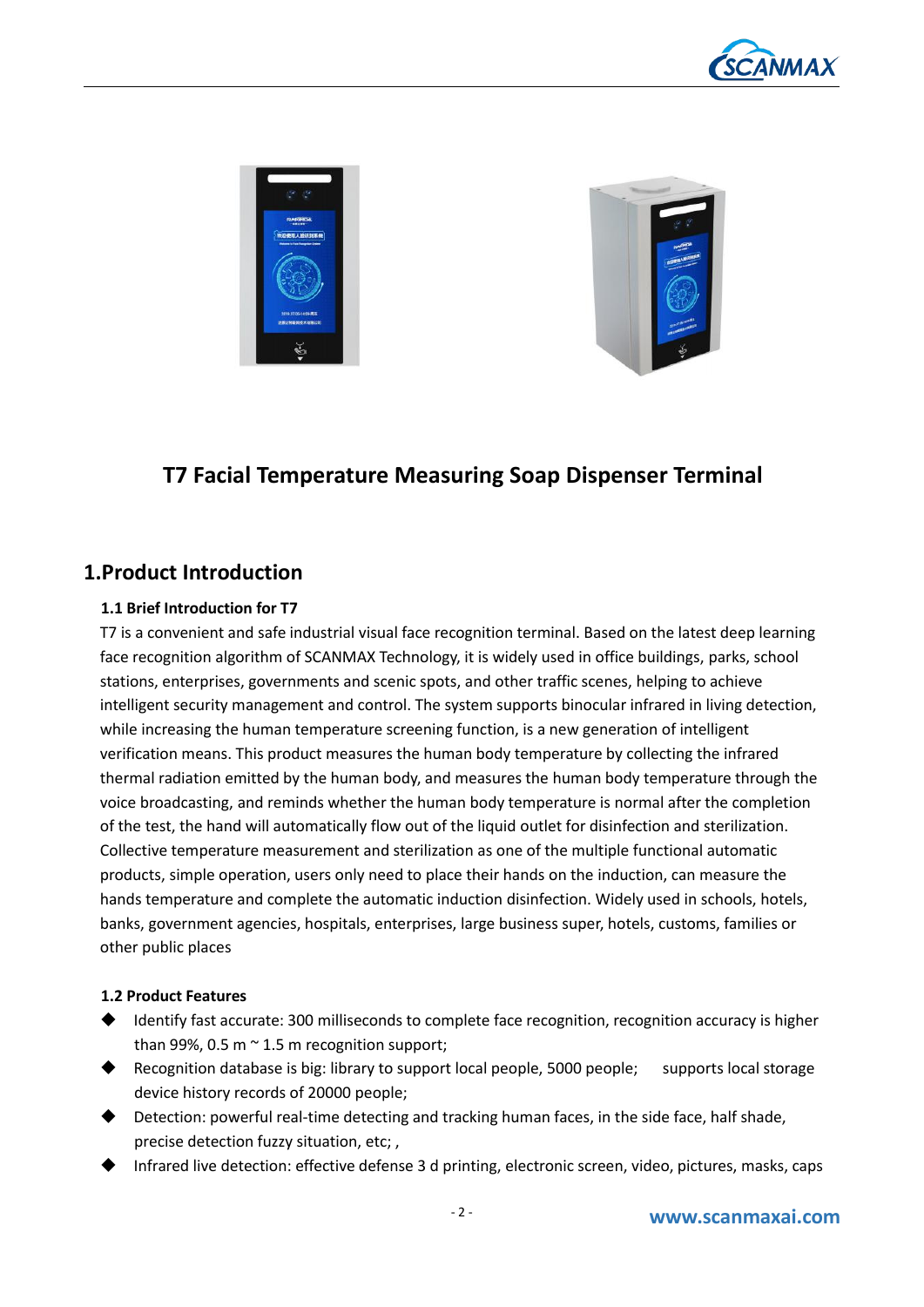

and other nonliving attack;

- Standardized interface: support wiggins agreement, entrance guard industry support third-party business systems and docking;
- Support external card reader;
- Exception alarm report: support equipment evictions, forced open the door alarm, door magnetic timeout and nonliving against abnormal alarm report;
- Support RS 485 serial port, wiggins 26/34 output interface;
- Support public network, local area network (LAN) using deployment way;
- Support HTTP interface docking;
- Support screen display configuration;
- Support configuration identification distance;
- Rich management functions: personnel management, visitor management, equipment management, staff attendance, employee bulk warehousing, group management, traffic management, traffic record query, data report export, remote upgrade, etc.

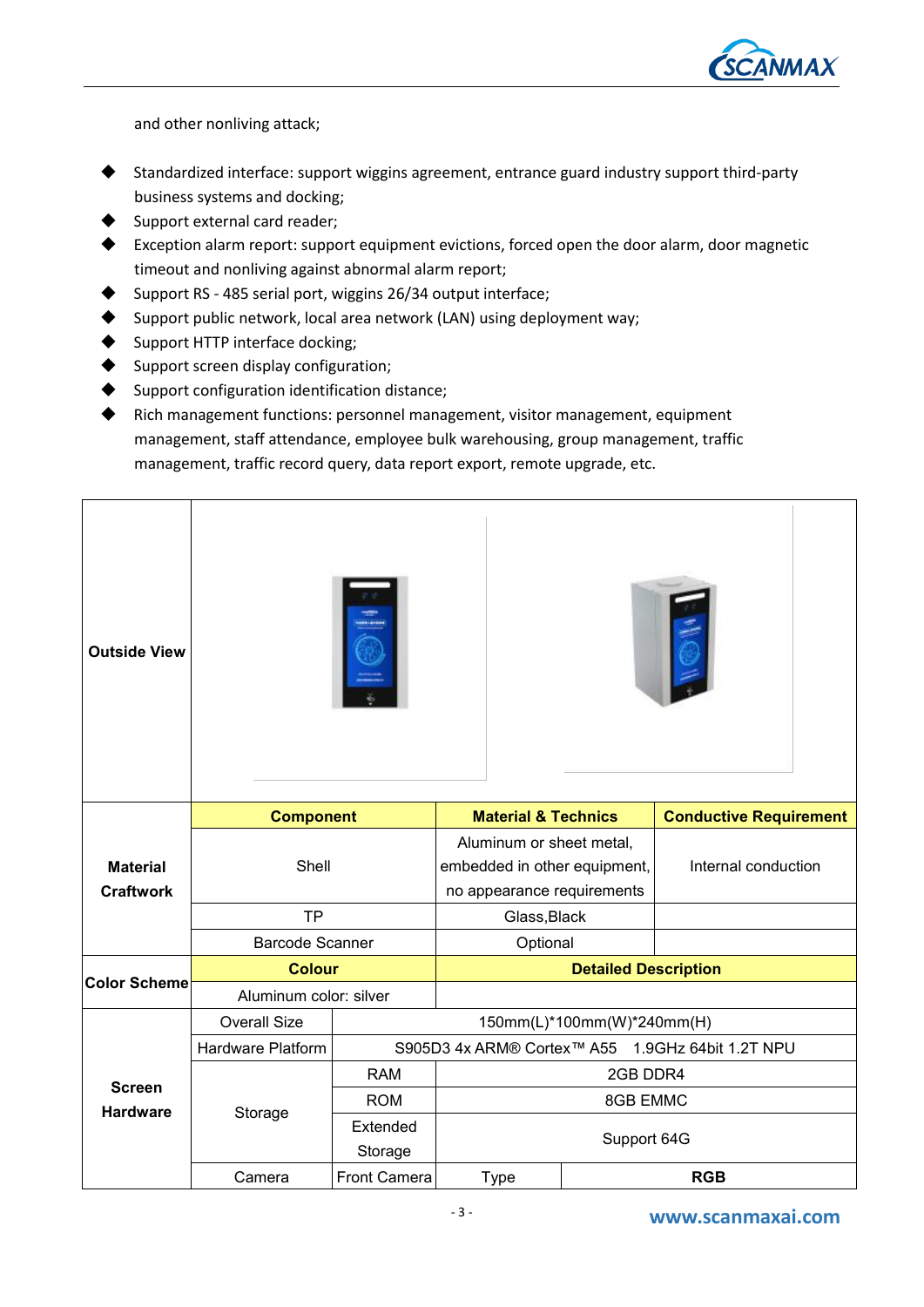

|           |                                     |             | Resolution                          | 200W                       |
|-----------|-------------------------------------|-------------|-------------------------------------|----------------------------|
|           |                                     |             | Aperture                            | F2.0                       |
|           |                                     |             | Focal Length                        | 4.3mm                      |
|           |                                     |             | <b>Horizontal Angle</b>             | $40^{\circ}$               |
|           |                                     |             | <b>Vertical Angle</b>               | $65^\circ$                 |
|           |                                     |             | Chip                                | PS5268                     |
|           |                                     |             | Interface                           | <b>USB</b>                 |
|           |                                     |             | <b>Type</b>                         | <b>IR</b>                  |
|           |                                     |             | Resolution                          | 200W                       |
|           |                                     | Rear Camera | Aperture                            | F2.0                       |
|           |                                     |             | Focal Length                        | 4.3mm                      |
|           |                                     |             | <b>Horizontal Angle</b>             | $40^{\circ}$               |
|           |                                     |             | <b>Vertical Angle</b>               | $65^\circ$                 |
|           |                                     |             | Chip                                | PS5268                     |
|           |                                     |             | Interface                           | <b>USB</b>                 |
|           |                                     |             | <b>Baseline of Binocular Camera</b> |                            |
|           |                                     |             | 17mm<br>Interval                    |                            |
|           | Light                               |             | IR Fill Light                       | Support                    |
|           |                                     |             | White Fill Light                    | Support                    |
|           |                                     |             | <b>Indicator Light</b>              | None                       |
|           | Human Sensor                        |             | Not Support                         |                            |
|           | Light Sensor                        |             | Not Support                         |                            |
|           | Transmission                        |             | Lora                                |                            |
|           | Transmission                        |             | WIFI/BT/GPS                         |                            |
|           | Card Reader                         |             |                                     | IC&ID                      |
|           | ID Card                             |             |                                     |                            |
|           | <b>Body Temperature Measurement</b> |             | Support                             |                            |
|           | 4G-LTE                              |             |                                     | Overseas Standard          |
|           | Other                               |             |                                     |                            |
|           | IR Fill Light                       |             | 2PIN                                |                            |
|           | White Fill Light                    |             | 2PIN                                | 1 Channel White Fill Light |
|           | <b>RGB Camera</b>                   |             | USB_4PIN                            |                            |
|           | IR Camera                           |             | USB_4PIN                            |                            |
|           | WIFI Antenna Holder                 |             | RF Carrier                          |                            |
| Internal  |                                     |             | Generation                          |                            |
| Interface | Speaker                             |             | 4PIN                                |                            |
|           | <b>MIC</b>                          |             | 2PIN                                |                            |
|           | <b>CTP</b>                          |             | I2C 6PIN                            |                            |
|           | <b>LCD</b>                          |             | MIPI 30PIN                          |                            |
|           | Other                               |             |                                     |                            |
|           |                                     |             |                                     |                            |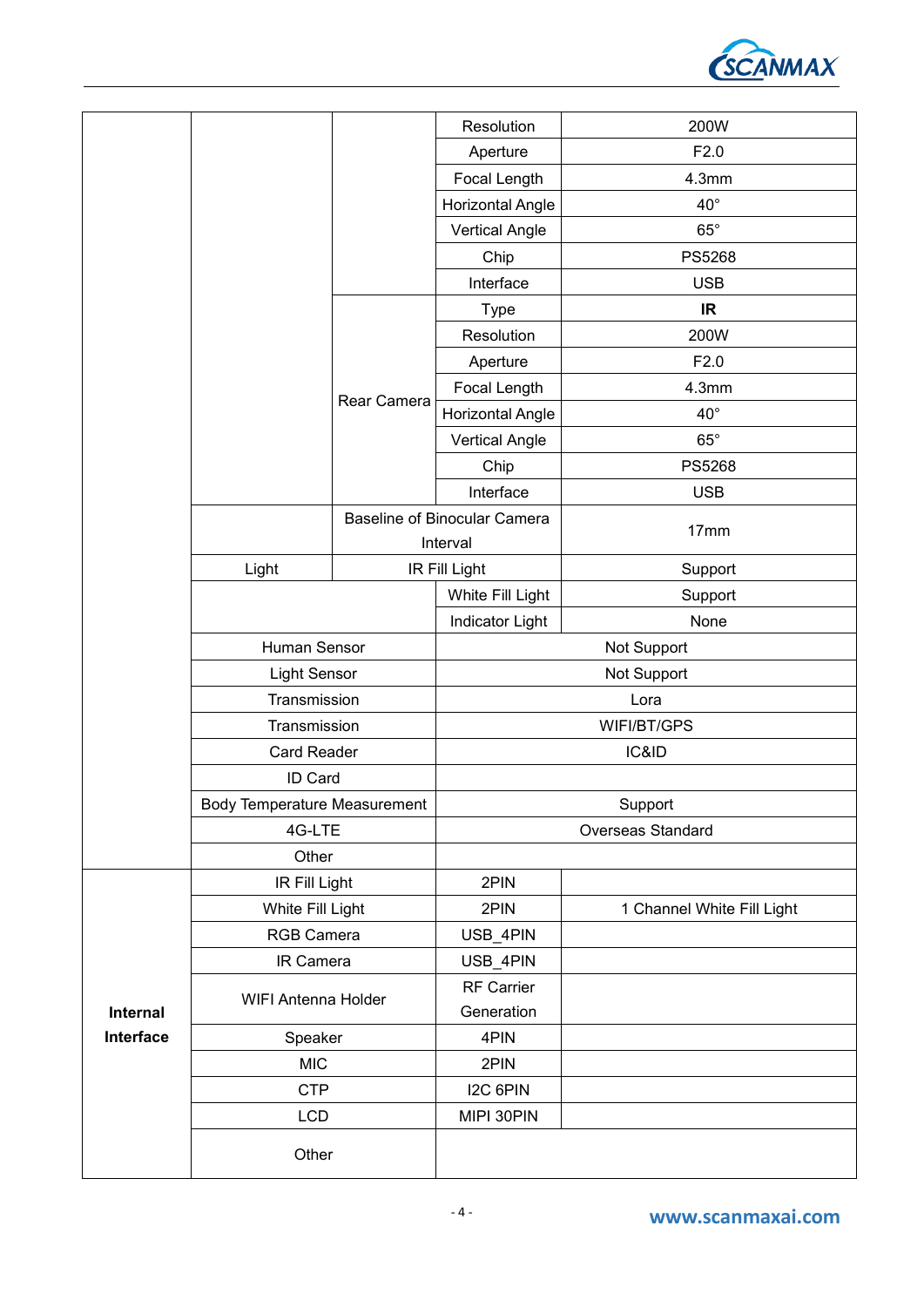

|                  | Motherboard PCB Size |                           |                         |  |
|------------------|----------------------|---------------------------|-------------------------|--|
|                  | Camera PCB           | T1.0                      |                         |  |
|                  | IR Light Board PCB   | T1.0                      |                         |  |
|                  |                      | WIFI、BT Antenna           | 2 in 1 Antenna          |  |
|                  | Antenna              | <b>LTE Antenna</b>        | Not Support             |  |
|                  |                      | <b>GPS Antenna</b>        | Not Support             |  |
|                  |                      | <b>Upgrade Button</b>     | On the Harness          |  |
|                  |                      | <b>Reset Button</b>       | Motherboard             |  |
|                  | <b>Button</b>        | Anti-demolition           |                         |  |
|                  |                      | Construction              |                         |  |
|                  |                      | Display Size              | 7.0"                    |  |
|                  |                      | Specification             | <b>HD Outdoor Using</b> |  |
|                  |                      | Resolution                | 600*1024                |  |
|                  |                      | Interface<br>method       | <b>MIPI</b>             |  |
|                  | Display Screen       | Pin                       | 40pin                   |  |
|                  |                      | Glass Model               |                         |  |
|                  |                      | IC Model                  |                         |  |
| <b>Structure</b> |                      | Connection                |                         |  |
|                  |                      | Method                    | ZIF                     |  |
| Configuration    |                      | <b>Craft Pattern</b>      | Caterpillar             |  |
|                  |                      | Touch Type                | Single point + Gesture  |  |
|                  |                      | Structure Type            | <b>COF</b>              |  |
|                  |                      | Sensor Solution           | $G + G$                 |  |
|                  | <b>TP</b>            | Thickness of              | T1.1                    |  |
|                  |                      | glass cover               |                         |  |
|                  |                      | IC model                  | BL6391                  |  |
|                  |                      | Connection<br>Method      | ZIF                     |  |
|                  | Speaker              | <b>Type</b>               | <b>BOX</b>              |  |
|                  |                      | Speaker<br>Specifications | 8 Ohm 1W                |  |
|                  |                      | Quantity                  | Double                  |  |
|                  |                      | Connection                | Socket                  |  |
|                  |                      | Method                    |                         |  |
|                  | <b>MIC</b>           | <b>MIC</b>                | 6022                    |  |
|                  |                      | Specifications            |                         |  |
|                  |                      | Quantity                  | 1                       |  |
|                  |                      | Quantity                  | Socket                  |  |
|                  | <b>USB</b>           | Type C                    |                         |  |
|                  |                      | <b>OTG</b>                | On the Harness          |  |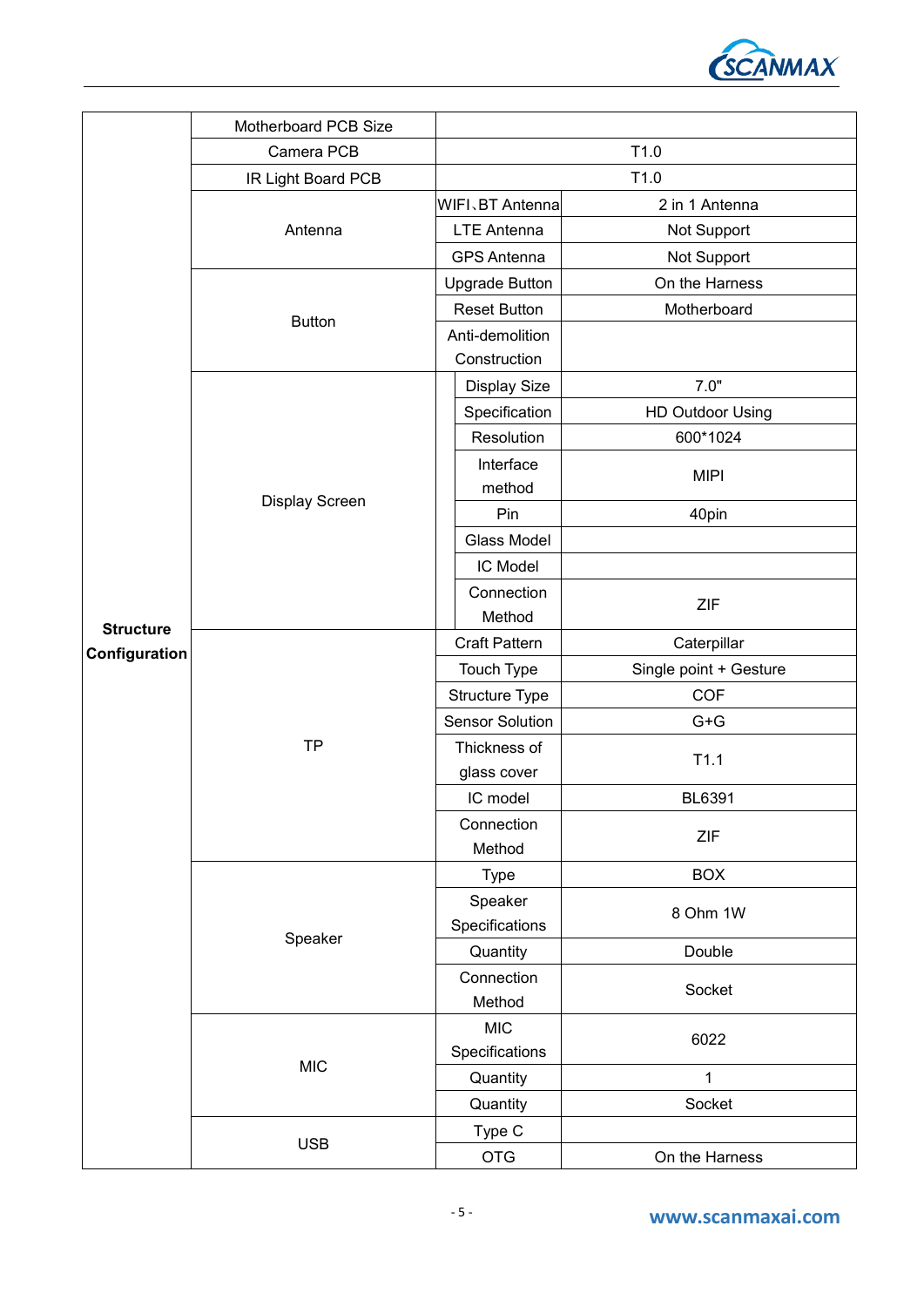

|                      |                                               | <b>USBA2.0</b>          | On the Harness   |  |
|----------------------|-----------------------------------------------|-------------------------|------------------|--|
|                      | SIM Card Holder                               | Card Type               | None             |  |
|                      | <b>Extended Storage</b><br><b>RTC Battery</b> | T Card                  | Not Support      |  |
|                      |                                               | U Disk                  | Not Support      |  |
|                      |                                               | <b>Battery Capacity</b> | 150mA            |  |
|                      |                                               | <b>Battery</b>          |                  |  |
|                      |                                               | Connector               | Socket           |  |
|                      | Other                                         |                         |                  |  |
|                      | <b>USB</b>                                    | USB2.0*2                | USB-A 4pin       |  |
|                      | <b>OTG</b>                                    | USB2.0*1                | USB-A 4pin       |  |
|                      | Switch Interface                              | Relay                   | <b>NC COM NO</b> |  |
|                      | Ethernet                                      | RJ45 Interface          | 100Mbps Ethernet |  |
|                      |                                               | Support Wiegand         |                  |  |
|                      | Wiegand Interface                             | 26/34WD0 WD1            | Support          |  |
|                      |                                               | <b>GND</b>              |                  |  |
|                      |                                               | IO Input                |                  |  |
| <b>External</b>      | Call the Police                               | Detection               | Support          |  |
| Interface            | Door Sensor                                   |                         | Support          |  |
|                      | <b>Upgrade Button</b>                         |                         | Support          |  |
|                      |                                               | <b>RS485</b>            |                  |  |
|                      | Serial Port                                   | compatible with         | Support          |  |
|                      |                                               | <b>TTL</b>              |                  |  |
|                      |                                               | Lithium battery         |                  |  |
|                      | <b>Battery</b>                                | 15000MA                 | Support          |  |
|                      | <b>Power Connector</b>                        | 12V 2A                  |                  |  |
|                      |                                               | 3C                      |                  |  |
|                      | China                                         | The Third               |                  |  |
| <b>Certification</b> |                                               | Institute of the        |                  |  |
|                      |                                               | Ministry of Public      |                  |  |
|                      |                                               | Security                |                  |  |
|                      |                                               | CE                      |                  |  |
|                      | Overseas                                      | <b>FCC</b>              |                  |  |
|                      |                                               | <b>ROHS</b>             |                  |  |
| <b>Software</b>      | <b>Operating System</b>                       |                         | Android 9.0      |  |
| Configuration        | User Interface                                | JW_UI_V2.0              |                  |  |
| <b>IP Grade</b>      |                                               | IP54 Outdoor Waterproof |                  |  |
|                      |                                               |                         |                  |  |

|                     | <b>Host Parameters</b> |
|---------------------|------------------------|
| <b>Product Size</b> | 150MM*100MM*240MM      |
| Product             |                        |
| Material            | SS304+Acrylic /SS201   |